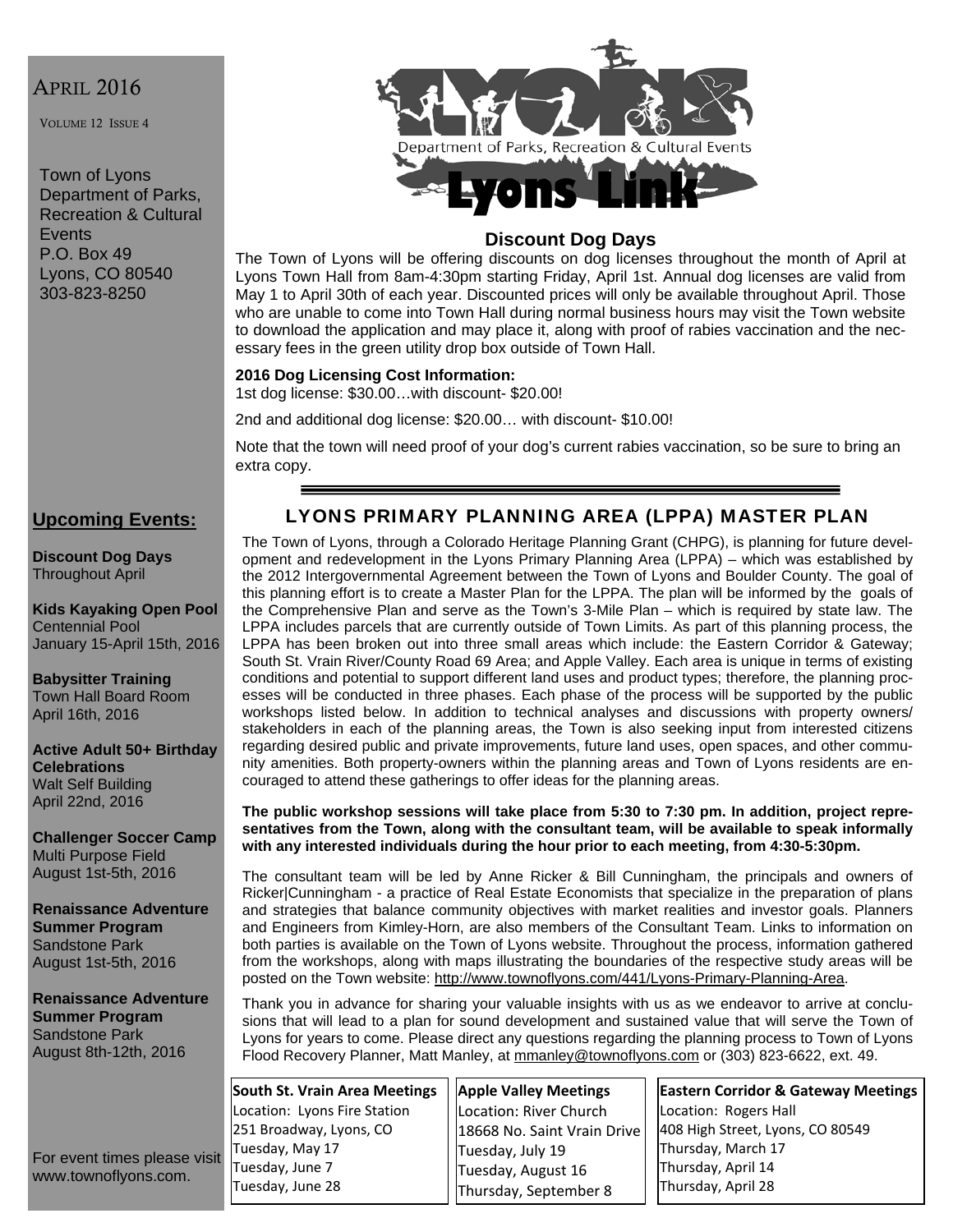# **Community Garage Sale and Clean Up Day**

The Sustainable Futures Commission (SFC) is sponsoring Lyons' second annual Community Garage Sale Saturday May 21, from 8 AM till noon. To get the word out, the SFC will send announcements to the local papers, Craigslist, and other venues. Garage sale signs will be posted the day of the event indicating areas where sales will be held. Watch for upcoming Town eblasts for information on how to "register" your address as a garage sale participant.

The very next day, Sunday, May 22, the Town cleanup day will be held from 9-1. Upcoming Town emails will provide info on the exact location for Cleanup Day. As in the past, most types of materials, EXCEPT hazardous materials, can be dropped off. Some items will incur a cost, such as electronic waste (printers, computers, TVs, VCRs, etc.). Mattresses, tires, scrap metal, and all CHARM items will be accepted for free recycling. CHARM (Center for Hard to Recycle Materials) items include hard plastic items (lawn chairs, barrels, etc.), printer cartridges (no toner cartridges please), clothing, text books, bicycle tubes, plastic bags, and scrap metal. Please keep items separate to ease sorting.

The SFC is also looking for a charity to participate that can accept your donations of lightly used household items, clothing, books, and small furniture to promote reuse and recycle. Check the Town website and emails for information on whether these items can be dropped off for donation.

Branches and yard waste are accepted and will be recycled, but please keep separate from your other trash.

No "normal" recyclables, such as glass, cans, bottles, paper, or cardboard here please! Take those recyclable products to the recycle bins on Railroad Avenue, as usual.

# **Lyons 9Health Fair**

The Lyons 9Health fair will be held on Saturday, April 16th at Lyons Middle/Senior High School- Main Gym from 8AM- 12PM. This community event provides free and low cost health screenings. Visit **9HealthFair.org** for a complete list of available screenings and to preregister. We also need community volunteers (either medical or non-medical) to make this a successful fair. To volunteer go to **9Health-Fair.org** and follow the volunteer link.

#### **Challenger Soccer**

The Town of Lyons is pleased to host Challenger Sports, providers of the USA's most popular soccer camp program – British Soccer Camps. The camp will be held August 1st thru August 5th, 2016 at the Bohn Park Multi-Purpose Field. The camp is available for 3- 16 years olds. All camps feature the Challenger Coaching staff, t-shirt, soccer ball, poster, individual skills evaluation, and more! To register visit the Town of Lyons website.

# **Arbor Day**

Colorado's Arbor Day is the third Friday in April-April 15th, 2016. The Town of Lyons Ecology Board encourages residents to plant new trees on their property in strategic locations to begin to subsidize the number of older trees that won't be with us much longer or may have been damaged due to recent storms, drought or disease. The Town of Lyons Ecology Board and the Department of Parks, Recreation & Cultural Events will once again be holding a tree giveaway for elementary school aged children. Students interested in being part of the tree giveaway may pick up an entry form at the Lyons Elementary School office, Lyons Town Hall, or on the Town of Lyons website. Students who participate in the contest by writing 5 different things they know about trees, and/or reasons they like trees, AND submit a tree themed piece of art work, will receive a tree at a special assembly celebrating both Arbor Day and Earth Day at the Lyons Elementary School on Friday, April 29th.

# **Renaissance Adventures Summer Program**

In small groups of like ages, the heroes read maps, solve mysteries and riddles, overcome dynamic challenges, and battle using safe, foam swords. As with all Renaissance Adventures programs, Adventure Quest is designed to develop teamwork, critical thinking, ethical reasoning, communication, and other 21st century skills. With highly-trained staff, multiple awards, and over 20 years experience, it's no wonder Renaissance Adventures is so popular. Kids band together in small groups of six kids to develop a unique character, take part in exciting outdoor quests, and save the kingdom! There will be two camps held in Lyons this year, Aug. 1st -5th and Aug. 8th-12th, from 8:30am-3pm, each session will cost \$369. Parent sign-in/out is at Sandstone Park, and we will journey into Meadow Park. To register for this program visit www.RenaissanceAdventures.com.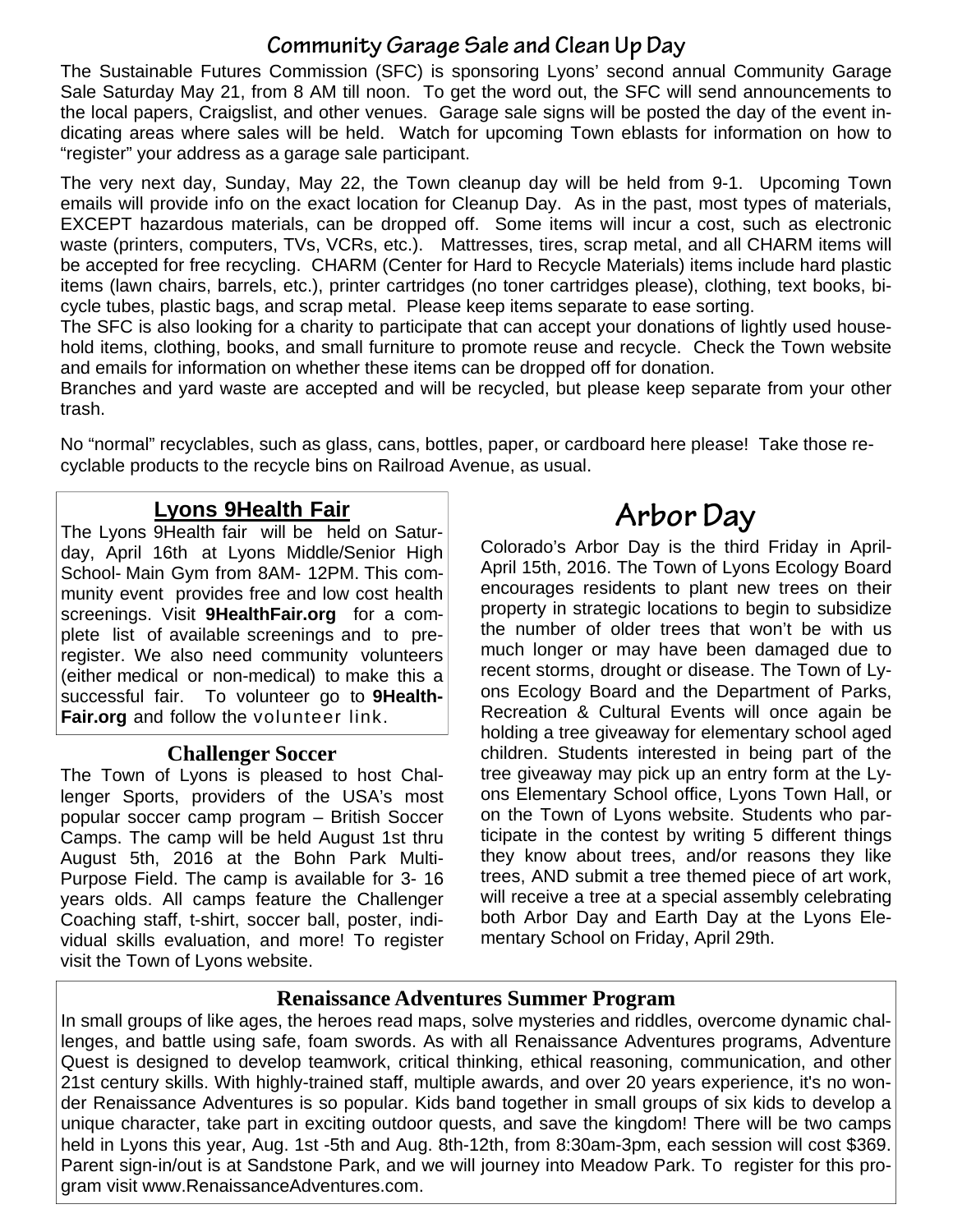# **Youth Mindfulness Summer Series**

The Town of Lyons Parks and Recreation is pleased to offer a series of weekly mindfulness activities for kid's ages 11-15. We will meet one day a week in Sandstone Park by the Visitor Center and do a variety of activities like yoga, musical guests and jam sessions, journal writing, summer reading, ball sports, theater improv, painting, hiking and much more. We will journey around Lyons for all activities. The cost for all sessions is \$120 and you must register by June 16th. The series dates are June 23rd, June 30th, July 7 and July 14th from 10:00 AM-3:30 PM. There is a minimum 10/ maximum 20. To register call 303-823-8250 or e-mail recreation@townoflyons.com.

## **Teen Yoga**

The Town of Lyons is pleased to offer yoga for teens 12 -16 years old throughout summer. Classes are \$8 per session and will be held on Tuesdays, June 7th-August 9th from 10:30am-11:30am in the Walt Self Community basement. There is a minimum 5/ maximum 10. Instructor is Lori LeGualt. Bring a yoga mat and water. To register call 303-823-8250 or e-mail recreation@townoflyons.com.

#### **American Red Cross Babysitter's Boot Camp**

The American Red Cross Babysitter's Training course is fun and fast-paced with hands-on activities, exciting video, role-plays and lively discussions. Youth ages 11 to 15 learn child-care, first aid, leadership and communication skills. This class includes American Red Cross Babysitter's Training, First Aid, and CPR for infants & children. This camp will be held July 18-21 from 12pm-3pm at the Walt Self Building Basement. The cost is \$90 per person. The instructor is Lori LeGault. There is a minimum 5/ maximum 10 and you must register by July 11. To register call 303-823-8250 or e-mail recreation@townoflyons.com.

#### American Red Cross Babysitter's Training

The American Red Cross Babysitter's Training course is fun and fast-paced with hands-on activities, exciting video, role-playing and lively discussions. Youth ages 11 to 15 will learn child-care, first aid, leadership and communication skills. The class participant fee includes a Babysitter's Training Handbook, Emergency Reference Guide and CD-ROM for babysitters to use both in the class and on the job. Class will be in the Lyons Town Hall Board Room on April  $16<sup>th</sup>$  from 9 AM - 4:30 PM. The cost for this class is \$55 per person. You must register by April 13th. There is a minimum of 5 and a maximum of 8 person. Class will be taught by Lori Le-Gault. For more information or to sign up, contact Parks and Recreation at 303-823-8250 or recreation@townoflyons.com.

# **Tennis Lessons**

The Town of Lyons is pleased to offer entry level tennis lessons at the Bohn Park Multi Use Sport Court twice weekly on Mondays and Wednesdays throughout May, 5-8 Year olds, 3:30-4:15 PM and 9-12 Year olds 4:20-5:05 PM. Please check the Town of Lyons website for exact dates. The fee is \$106 and will be taught by Judi Laursen, USPTA Certified. There is a minimum 4/ maximum 6 and the deadline to register is April 25th. Participants need to bring a tennis racquet and water and it's advisable to wear a hat and sunscreen. To register call 303-823-8250 or e-mail recreation@townoflyons.com.

# **Tennis Camp**

The Town of Lyons is pleased to offer an entry level tennis camp at the Bohn Park Multi Use Sport Court Monday-Wednesday-Friday, June 6-9, June 13-16, & June 20-23 for 5-8 year olds 9:00 AM -9:45 AM and 9-12 year olds 9:50 AM -10:35 AM. Classes are \$60 per weekly session and will be taught by Judi Laursen, USPTA Certified There is a Minimum 4/ Maximum 6 and all participants need to register one week before the class starts. Participants need to bring a tennis racquet and water and it's advisable to wear a hat and sunscreen. To register call 303- 823-8250 or e-mail recreation@townoflyons.com.

## **Kids Summer Running Club**

The Town of Lyons is pleased to offer a recreation running club for kids (Entering 1st Grade-6th Grade) who want to keep active and love to run! Since kids' goals are different, each child will be tasked in the beginning with choosing a realistic mileage goal and can then work toward meeting that goal with friends. A potluck will follow on the last day of running. This will be held throughout the month of June and July on Wednesdays and Thursdays. Please check the Town of Lyons calendar of events for exact dates. The cost is \$35. Instructor is Zach Martinez. There is a minimum 15/ maximum 30 participants and the deadline to register is June 1st.To register call 303- 823-8250 or e-mail recreation@townoflyons.com.

#### **Youth Recreational Team Sports**

The Town of Lyons is pleased to offer a recreation non-competitive league for kids 8– 12 years old who want to play team sports for fun without committing to one thing for an entire season. Participants will meet at the Bohn Park Multi Purpose Field and play a variety of ball sports. This will be held Wednesdays June and July. The fee is \$42 for all sessions. There is a minimum of 10 participants and a maximum of 30. You must register by May 26th. Please see the Town of Lyons website for exact dates. Teams will be regularly mixed and all participants encouraged to play. To register call 303-823-8250 or e-mail recreation@townoflyons.com.